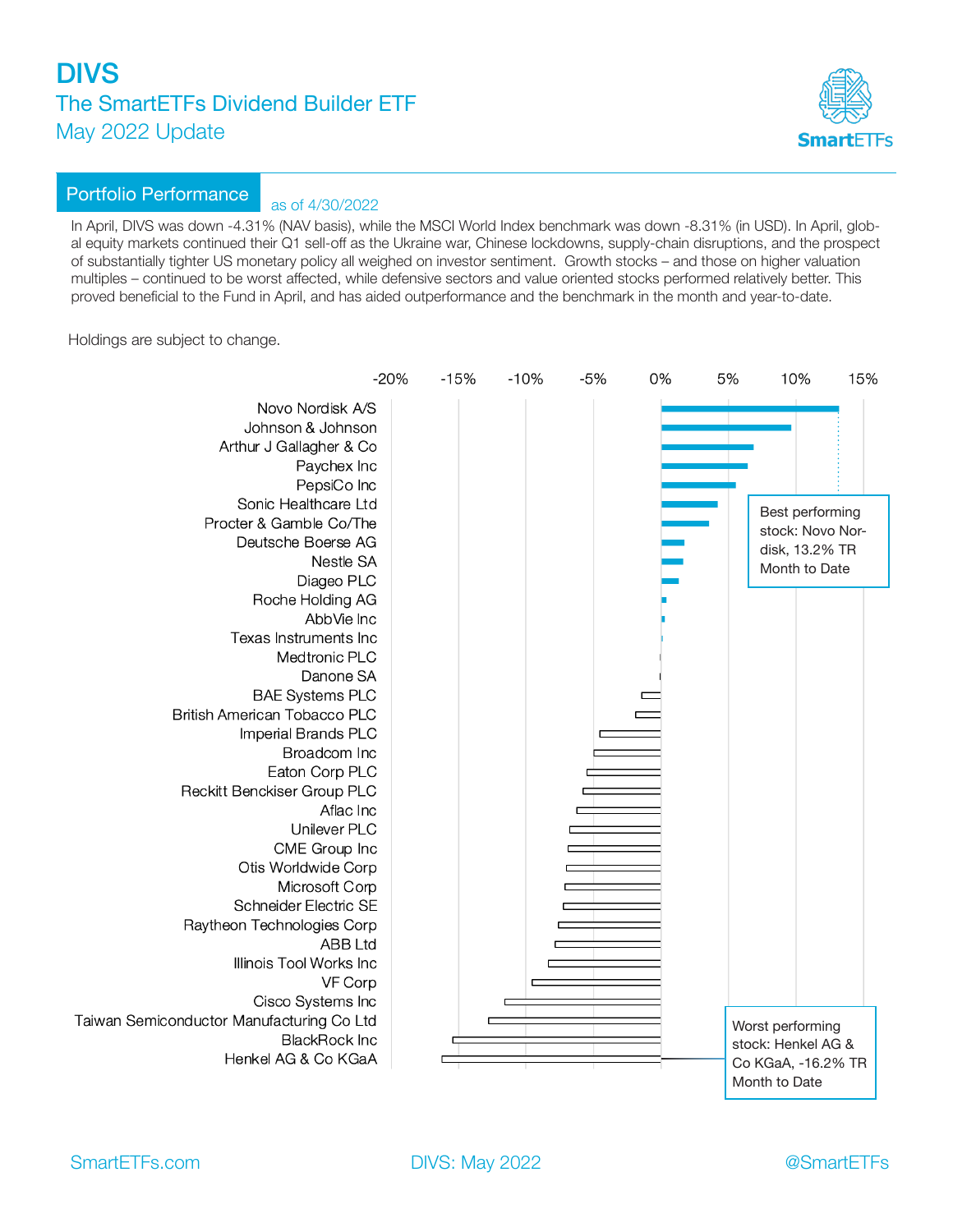

### Portfolio Performance

| As of 4/30/2022             | YTD        | 1 Year    | 3 Year | 5 Year | 10 Year | Since Inception (03/30/2012) |
|-----------------------------|------------|-----------|--------|--------|---------|------------------------------|
| <b>DIVS at NAV</b>          | $-7.79\%$  | 5.04%     | 11.92% | 11.78% | 10.77%  | 10.66%                       |
| <b>DIVS at Market Price</b> | $-7.84%$   | 4.57%     | 11.86% | 11.75% | 10.75%  | 10.64%                       |
| <b>MSCI World NR</b>        | $-13.03\%$ | $-3.52\%$ | 10.40% | 10.16% | 10.05%  | 9.83%                        |
|                             |            |           |        |        |         |                              |
| As of 3/31/2022             |            |           |        |        |         |                              |
|                             | YTD        | 1 Year    | 3 Year | 5 Year | 10 Year | Since Inception (03/30/2012) |
| <b>DIVS at NAV</b>          | $-3.64%$   | 14.52%    | 14.83% | 13.21% | 11.24%  | 11.24%                       |
| <b>DIVS at Market Price</b> | $-3.20%$   | 14.29%    | 14.97% | 13.29% | 11.28%  | 11.28%                       |

Expense Ratio: 0.65% (net) | 1.08% (gross)

30-Day SEC Yield (as of 4/30/22): 1.40% subsidized | 0.89% unsubsidized

The Adviser has contractually agreed to reduce its fees and/or pay ETF expenses in order to limit the Fund's total annual operating expenses to 0.65% through June 30, 2025.

*Performance data quoted represents past performance and does not guarantee future results. The investment return and principal value of an investment in the Fund will fluctuate so that an investor's shares, when redeemed, may be worth more or less than their original cost. Current performance of the Fund may be lower or higher than the performance data quoted. Performance data current to the most recent month-end may be obtained by visiting SmartETFs. com, or calling (866) 307-5990. The returns shown are cumulative for the period, not annualized. Market prices return is based on the market price of Fund shares as of the close of trading on the exchange where the shares are listed.* 

Effective as of the close of business on March 26, 2021, the fund acquired the assets and assumed the performance, financial and other historical information of the Guinness Atkinson Dividend Builder Fund, an open-end mutual fund (incepted March 30, 2012). The fund's investment objectives, strategies and policies are substantially similar to those of the predecessor mutual fund and it was managed by the same portfolio managers. Performance information for periods prior to March 26, 2021 is the historical performance of the predecessor mutual fund and reflects the higher operating expenses of the predecessor mutual fund. The fund has lower expenses than the predecessor mutual fund. For periods prior to March 29, 2021, the fund's performance would have been higher than shown had it operated with the fund's current expense levels.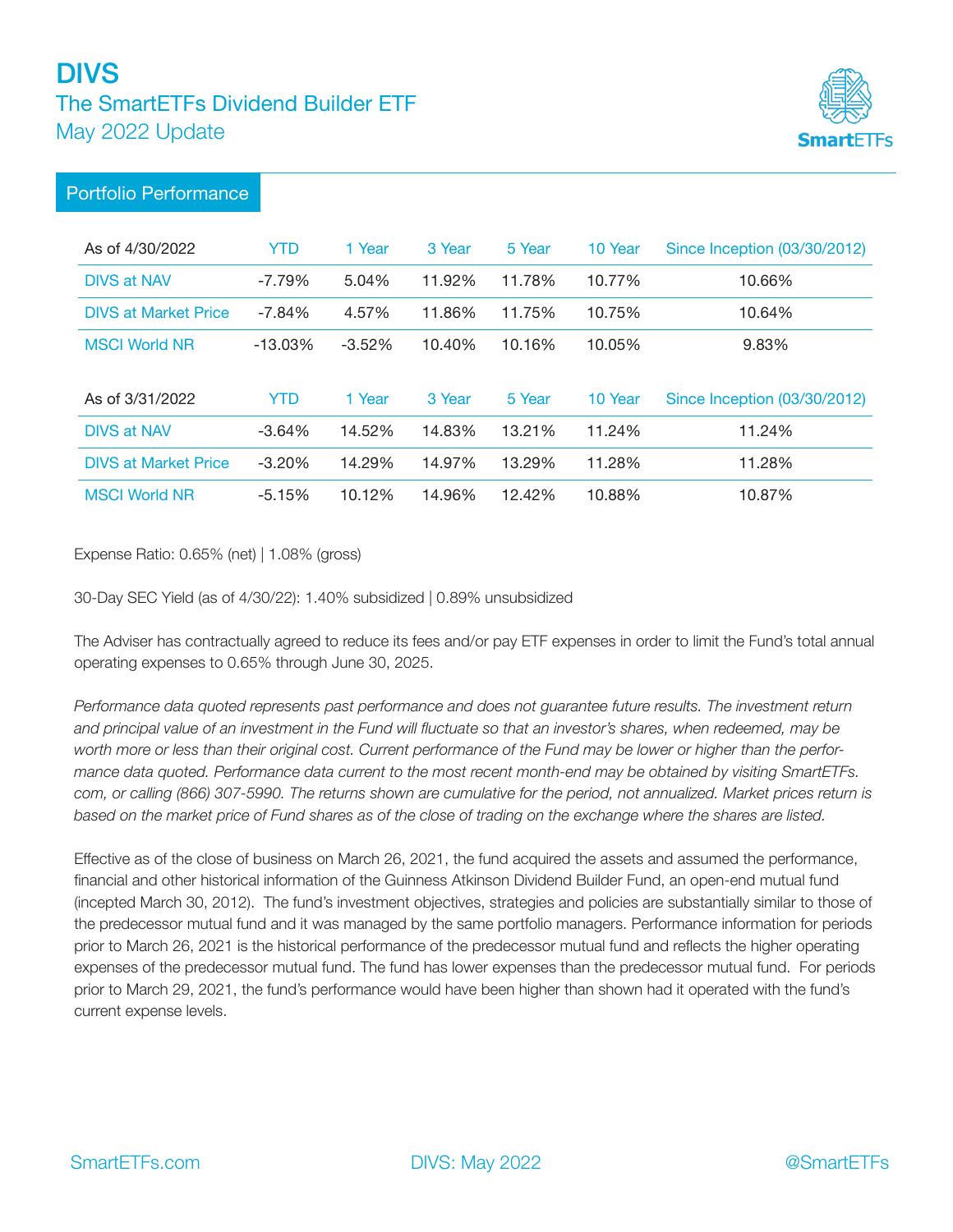

### Dividends Review

So far, in 2022, we have had dividend updates from 23 of our 35 holdings, and the average dividend growth in the Fund has been 8.3%.

- 20 companies announced increases for their 2022 dividend vs 2021. The average dividend growth of these companies has been 9.1%.
- 3 companies announced a flat dividend vs 2021.
- 0 companies announced dividend cuts.
- 0 companies announced dividend cancellations.

This follows the Fund seeing 0 cancellations in 2021 and 2020.

#### Market Review

The MSCI World Index fell -8.27% (in USD), posting its worst monthly decline since March 2020.



#### MSCI World Regional Indices Performance March 31 - April 30, 2022

Source: Bloomberg. Data as of April 30, 2022.

The US was the weakest performing region in April and the end of the month also marked the S&P 500 Index's worst monthly return (-8.72%) since March 2020 (and its worst start to the year since 1939!). The tech-heavy Nasdaq Index suffered more, falling 13.24% in April, posting its biggest monthly drop since the Global Financial Crisis in October 2008. Weakness in the market has predominately been driven by fears that the US Federal Reserve (Fed) will have to be more aggressive in its monetary policy to tame the current record inflation. Several members of the Fed's Board of Governors used speeches in April to highlight their desire to take rates back to neutral as quickly as possible, and the market has now priced 50 basis point hikes at each of the Fed's next three meetings – a path that Fed Chair Jerome Powell hinted was perfectly feasible during a panel discussion at the International Monetary Fund (IMF).

Bond markets reacted sharply to Powell's more hawkish tone as US 2-year and 10-year yields rose by 38 basis points (bps) and 60 bps respectively in April. Unsurprisingly higher duration assets sold off most; value continued its outperfor-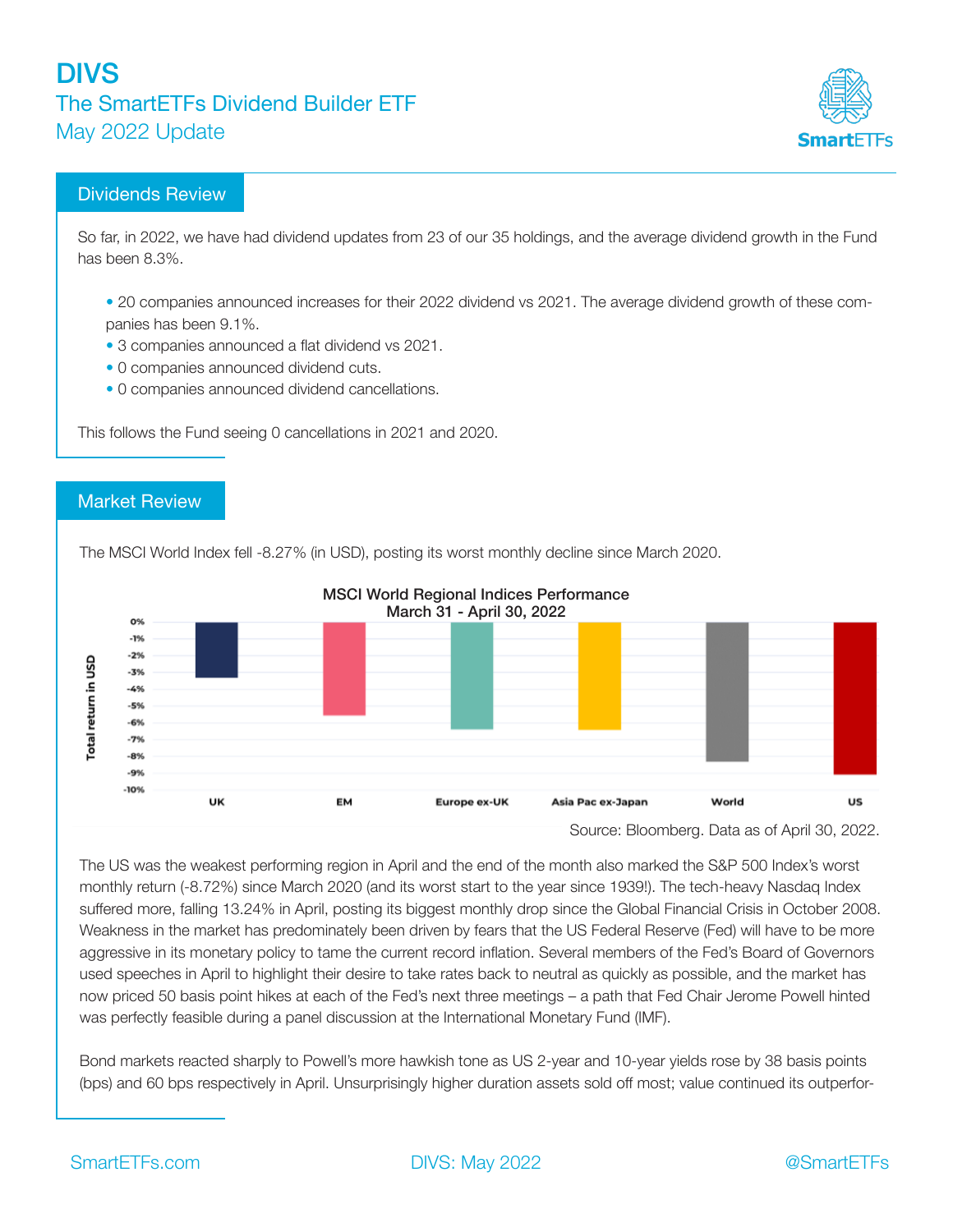

### Market Review

mance vs growth, and defensive sectors outperformed their cyclical counterparts.

Headline US CPI inflation increased 1.2% in March, a sharp pick-up from February. This took the annual rate of inflation to 8.5% from 7.9%, its highest level since December 1981.



Headline US CPI Inflation Breakdown

Much of the higher inflation has been caused by higher energy prices and increasing prices of goods. Though this trend has been fairly persistent since the back end of 2021, it has recently been reinforced given the Ukraine invasion and China's continuation of its zero-Covid policy. While the ongoing war has impacted global markets mainly via higher fuel prices, the shutdown of 40% of the world's second largest economy has exacerbated existing supply chain challenges. Despite monetary and fiscal stimulus plans, the lack of activity in Shanghai and Beijing dampened Chinese (and global) growth expectations; China's 5.5% growth target for 2022 is now looking increasingly difficult to achieve. (In the Fund, we have no Chinese holdings).

The IMF has reduced its forecast for the expansion in the world economy from 4.4% at the start of the year to 3.6%, with the Eurozone area seeing the largest cut in expected growth, from 3.9% to 2.8%, not least due to the region's reliance on Russian gas and oil. Nonetheless, growth globally has stalled, with the US economy contracting by 0.4% in the first quarter, increasing the possibility of prolonged stagflation, i.e. a combination of stagnant growth and rampant inflation.

The UK was the best performing developed region in April, despite official data showing that the economy slowed more sharply than expected in February, when monthly GDP rose by 0.1%, from 0.8% in January. Meanwhile, the annual rate of UK consumer inflation climbed to 7.0% in March from 6.2% in February (consumer price index), its highest since

Source: Bloomberg. Data as of April 30, 2022.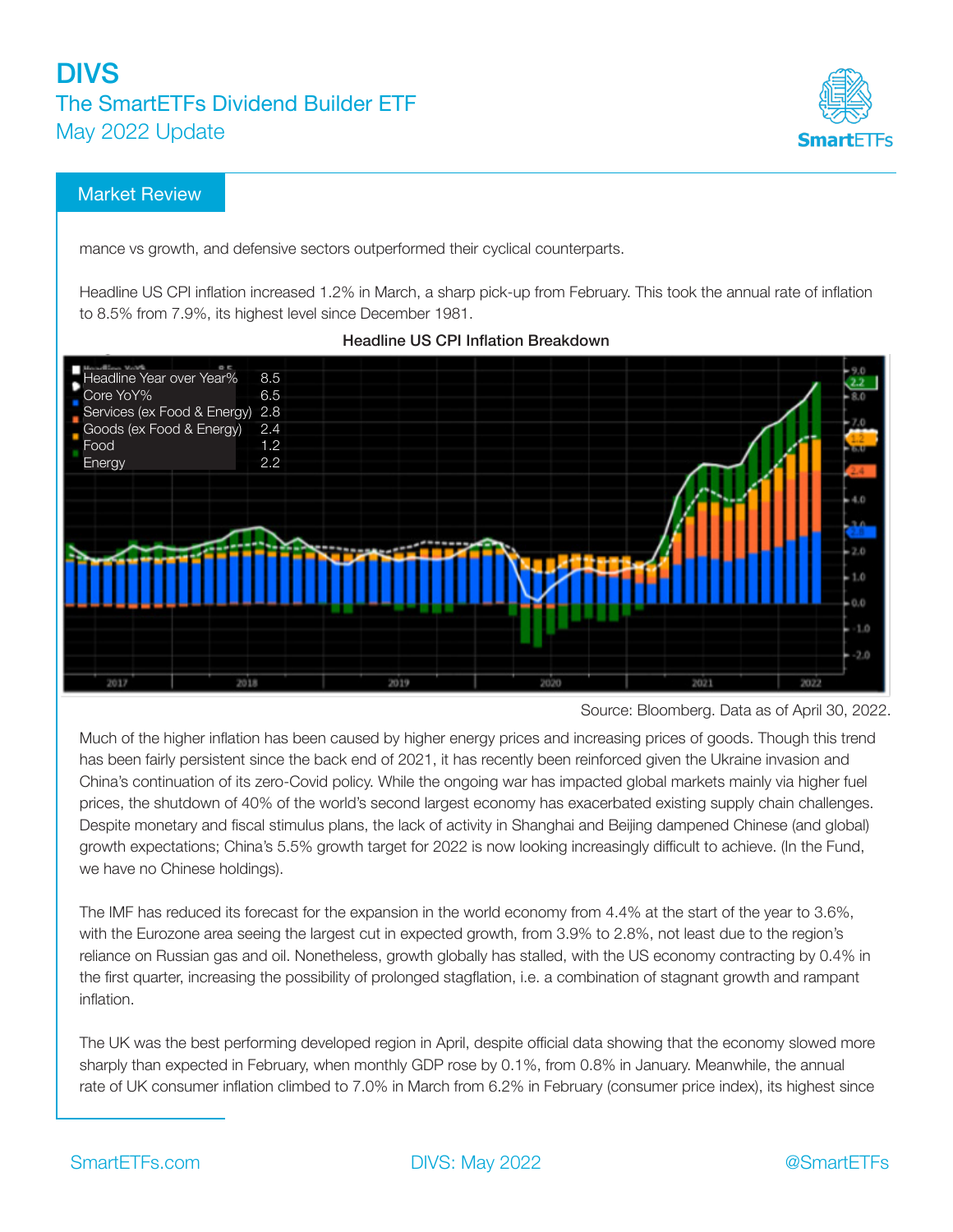

#### Market Review

March 1992. Typically, defensive groups provided most of the impetus for the market, notably the Pharmaceutical and the Consumer Staple sectors. Many of these companies are also big Dollar earners and received additional support from the strength of the US currency, especially versus a weak Sterling. This boded well for the Fund in the month; the Fund has a c.19% weighting to the UK (by domicile) compared to c.4% in the MSCI World benchmark index. We note, however, that the UK exposure is lower (c.5%) when considered in revenues rather than domicile, and this is because we have favoured UK-domiciled companies with more global revenue (e.g. Unilever and Imperial Brands).

In terms of geographic exposure, the largest difference between the Fund and the MSCI World Index benchmark is our exposure to the US (as measured by country of domicile). The Fund has c.54% weighting to North America, which compares to the Index at c.71%. This also boded well in April given the weak performance from the US market, which was not helped by several high-profile US tech firms missing earnings expectations.

April saw the start of Q1 2022 earnings prints and companies generally faced difficult comps due to unusually high earnings growth in Q1 2021. In the US, the aggregate earnings growth rate was in the single digits for the first time since Q4 2020. With almost 55% of S&P 500 companies having reported fourth-quarter earnings, we have seen 81% of companies report positive earnings surprises, with an average beat of ~3.5%. This is above the five-year average of 77% but below the five-year average beat of 8.9%.

On the growth front, 67% of companies have reported earnings growth, with an average growth of 3.2%. Generally, the average earnings growth has been lower than the average revenue growth, indicating a margin squeeze from higher materials and labour costs. Coupled with residual pandemic effects, such as the continuing lockdowns in China, supply chain backlogs and further volatility in energy costs as a result of the war in Ukraine, the overall picture for most sectors in April was a gloomy one, with Consumer Staples the only sector posting a gain:



Per Bloomberg estimates, Consumer Staples companies overall led the way in terms of the number of companies reporting earnings surprises with 94% beating estimates.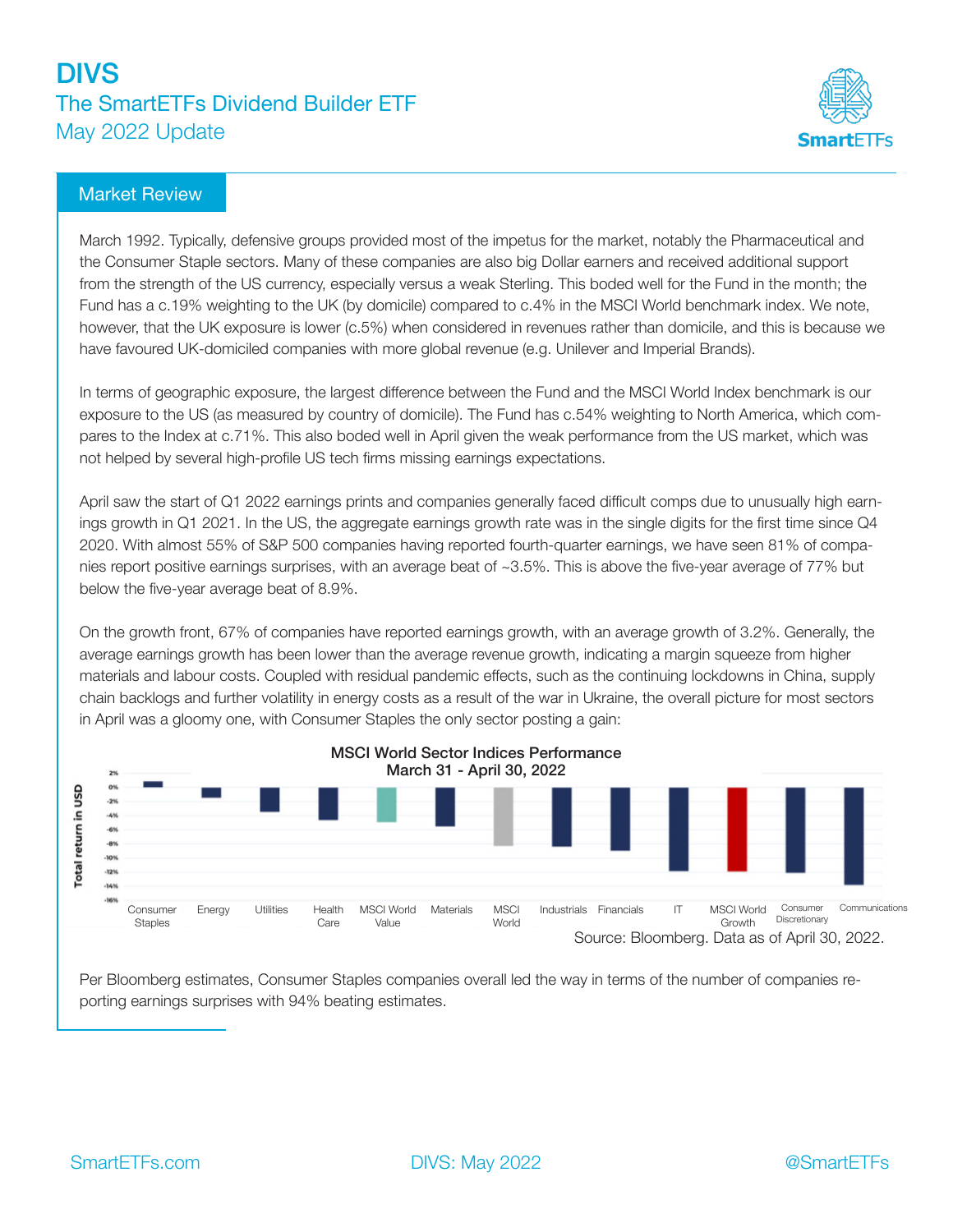

#### Market Review

We wrote in our annual review of 2021:

*"We believe that most developed global markets have now likely passed through the "recovery phase" of the economic cycle, where companies that see the fastest recovery in their earnings outperform. We believe we are now in the phase of the cycle where fundamentals will drive returns, i.e. companies that offer steady compounding earnings and reasonable valuation will be rewarded. We continue to see many high-quality Consumer Staples companies trading at valuations around their 5- or 10-year average, which we do not necessarily see in other sectors."*

So far in 2022, Consumer Staples have indeed been rewarded for their compounding earnings and reasonable valuations, and this has boded well for the Fund given its overweight exposure (c.27% in the Fund vs c.7% in the benchmark). The sector was the best performing in April and is the second best performing year-to-date (after Energy). Consumer Staples tend to be relatively shorter duration, in that they generate more of their cash flows in the near-term rather than the distant future, and so their valuations are relatively less impacted by higher future interest rates. Further, their defensive qualities come from the fact that the goods they sell (such as low-cost everyday essentials: food, household & personal products, etc) have inelastic demand. This essentially means that if prices increase, demand drops by proportionally less than the price increase – in essence, this allows Consumer Staples to maintain margins by passing on any inflationary costs to the consumer. This is exactly the rhetoric we saw in this quarter's earnings calls for the companies we hold.

We are confident that all the companies we own in the Fund have persistently high profitability, low leverage, trade at reasonable valuations, and have good potential for dividend growth. With this in mind, we believe there are several reasons why the Fund has the potential to mitigate against higher inflation and higher interest rates:

• We seek companies that have persistently generated a return on capital greater than cost of capital. Companies that have achieved this feat tend to have done so due to their competitive advantages – or moats – which gives them pricing power. This pricing power can somewhat insulate them from inflation since higher input costs can be passed on to consumers (as demonstrated by the recent results in the Consumer Staples sector).

• We seek companies which have low leverage. These companies tend to be cash generative and do not need to excessively borrow to fund their operations or fuel their growth (or return capital to shareholders). Highly leveraged companies are at risk of having to make higher interest payments should interest rates rise. Refinancing debt would also be at comparatively unfavourable terms, and this has opportunity costs for the use of the company's capital.

• We seek companies capable of sustainably growing their dividend. Although we are an income fund, we look only for companies capable of growing their dividend over time, which gives some insulation from inflation on a relative basis compared to fixed or slowly growing income generating assets. It is also worth noting that over the long term, dividend growth tends to match or better long term inflation meaning these income streams generally continue to grow in real terms.

• We seek companies trading at reasonable valuations. Higher interest rates – and the associated higher discount rates – reduce the present value of future cashflows. This tends to disproportionately affect growth companies which typically trade on lofty valuations given their higher expected future growth.